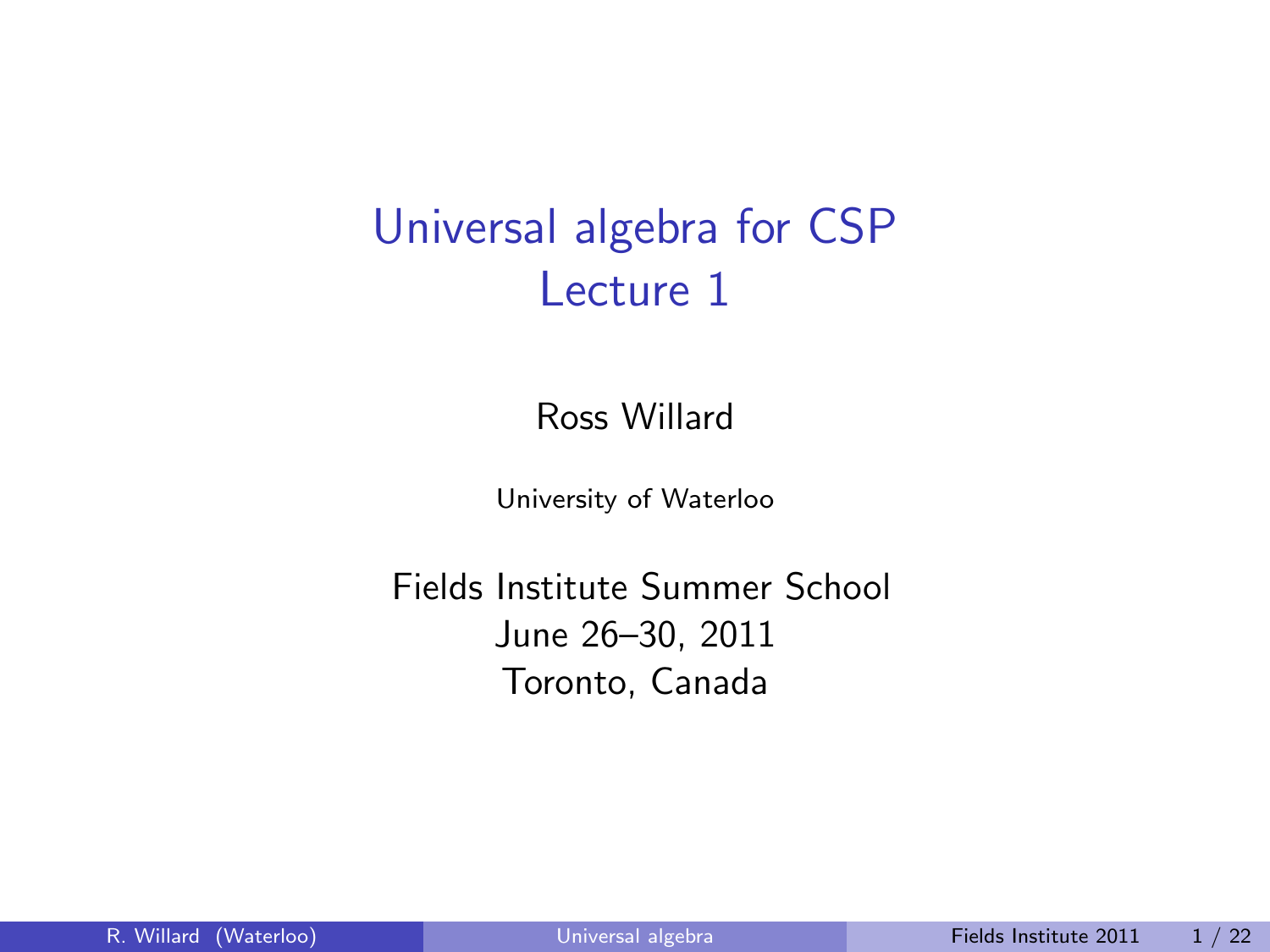### **Outline**

- Lecture 1 Basic universal algebra
- Lecture 2 Basic CSP reductions and algorithms
- Lecture 3 Omitting types and the Classification conjectures
- Lecture 4 Looking under the hood: examples of algebra in action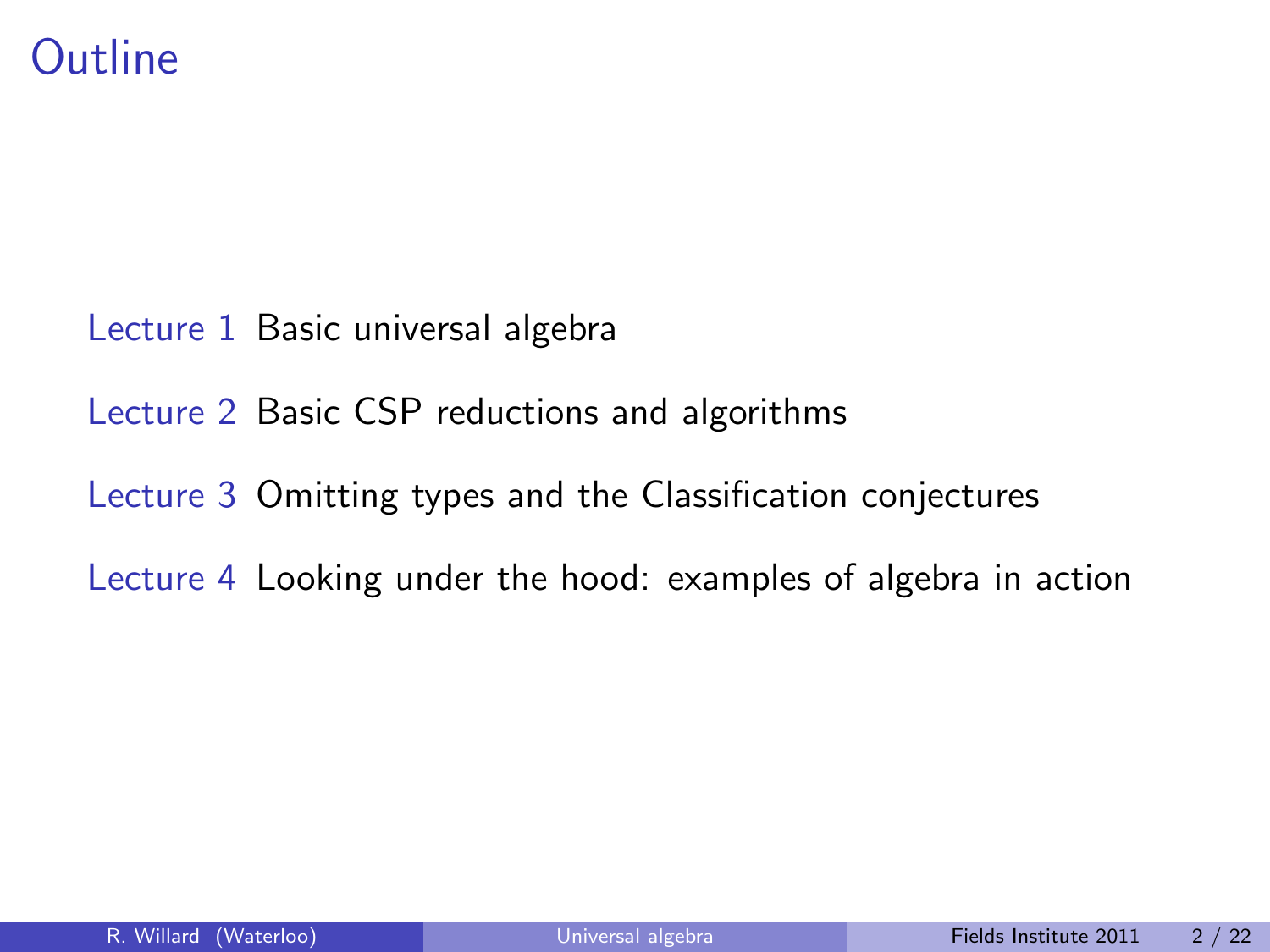# Clones of operations

(Finitary) operation on A: any total function

$$
f:\underbrace{A\times\cdots\times A}_{n}\rightarrow A, \quad n\geq 1.
$$

#### **Definition**

A clone on the set A is any set  $C$  of operations on A which

- Is closed under composition, and
- Contains all the *projections*  $pr_{n,i}^A : A^n \to A$  (where  $pr_{n,i}^A(\mathbf{x}) = \mathbf{x}[i]).$

Notation:  $C_{[n]}$  denotes the set of *n*-ary members of C.

Closure under composition means the following:  $\forall n, k \geq 1, \forall f \in \mathcal{C}_{[k]}$ ,  $\forall g_1,\ldots,g_k\in\mathbb{C}_{[n]}$ , the *n*-ary operation  $f\circ (g_1,\ldots,g_k)$  defined by

$$
\big(f\circ (g_1,\ldots,g_k)\big)(\textbf{a})\ :=\ f\big(g_1(\textbf{a}),\ldots,g_k(\textbf{a})\big)
$$

is in  $\mathcal{C}_{[n]}.$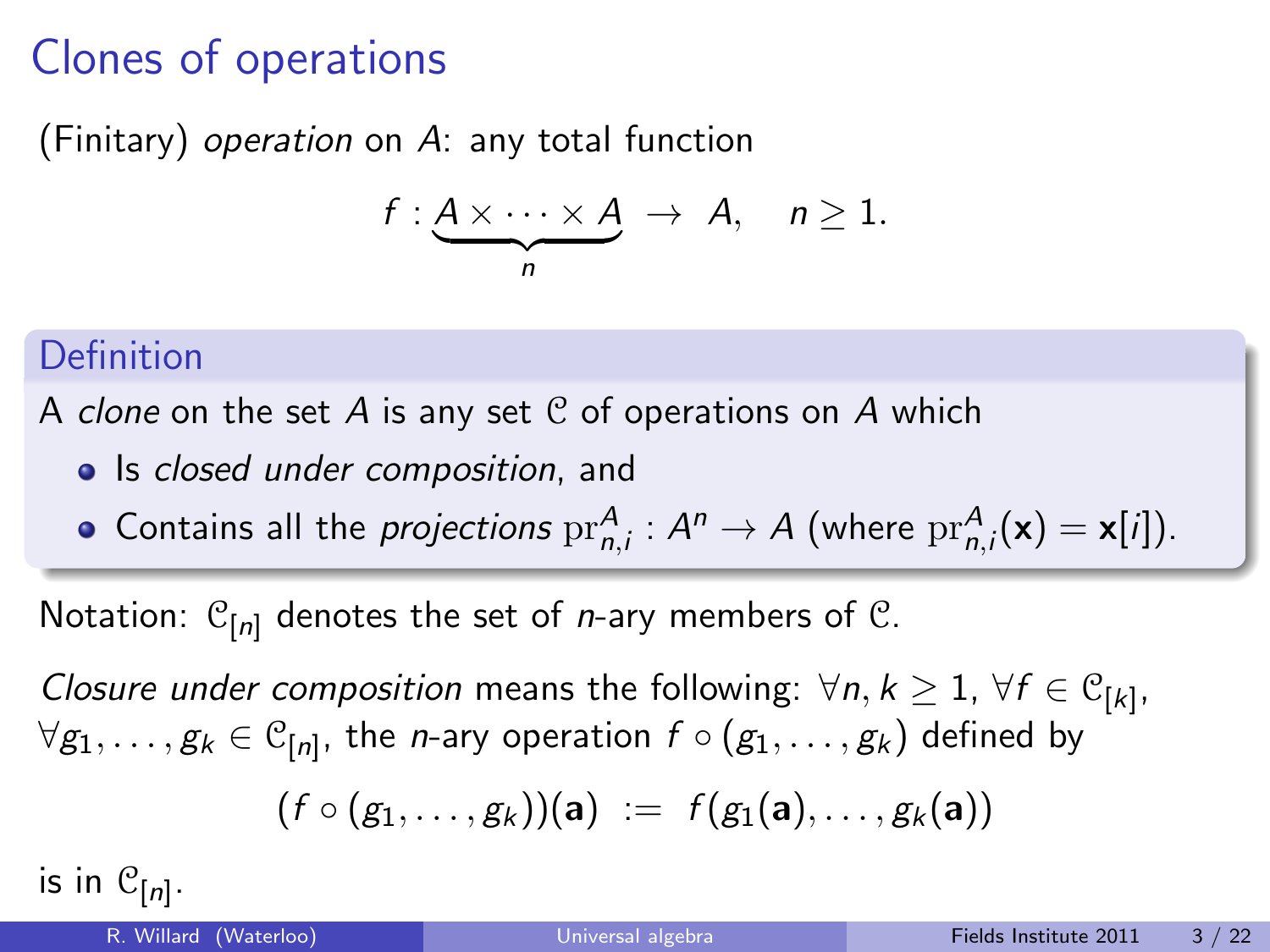## Easy fact

If  $\mathcal C$  is a clone and  $f\in \mathcal C_{[n]},$  then other members of  $\mathcal C$  include:

 $\textbf{1}$  The 2*n*-ary operation  $g: A^{2n} \rightarrow A$  given by

$$
(x_1,x_2,\ldots,x_{2n})\longmapsto f(x_1,x_3,\ldots,x_{2n-1})
$$

Proof: factor  $g$  as

$$
A^{2n} \xrightarrow{\text{proj}'s} A^n \xrightarrow{f} A
$$
  
\n
$$
(x_1, x_2 \dots, x_{2n}) \longmapsto (x_1, x_3, \dots, x_{2n-1}) \longmapsto f(x_1, x_3, \dots, x_{2n-1}).
$$
  
\nThus  $g = f \circ (\text{pr}_{2n,1}^A, \text{pr}_{2n,3}^A, \dots, \text{pr}_{2n,2n-1}^A).$ 

**2** The 2-ary operation  $h(x, y) := f(x, \ldots, x, y)$ . Proof:  $h = f \circ (\text{pr}_{2,1}^A, \dots, \text{pr}_{2,1}^A, \text{pr}_{2,2}^A)$ .

 $\bullet$  Any function obtained by permuting the variables of f.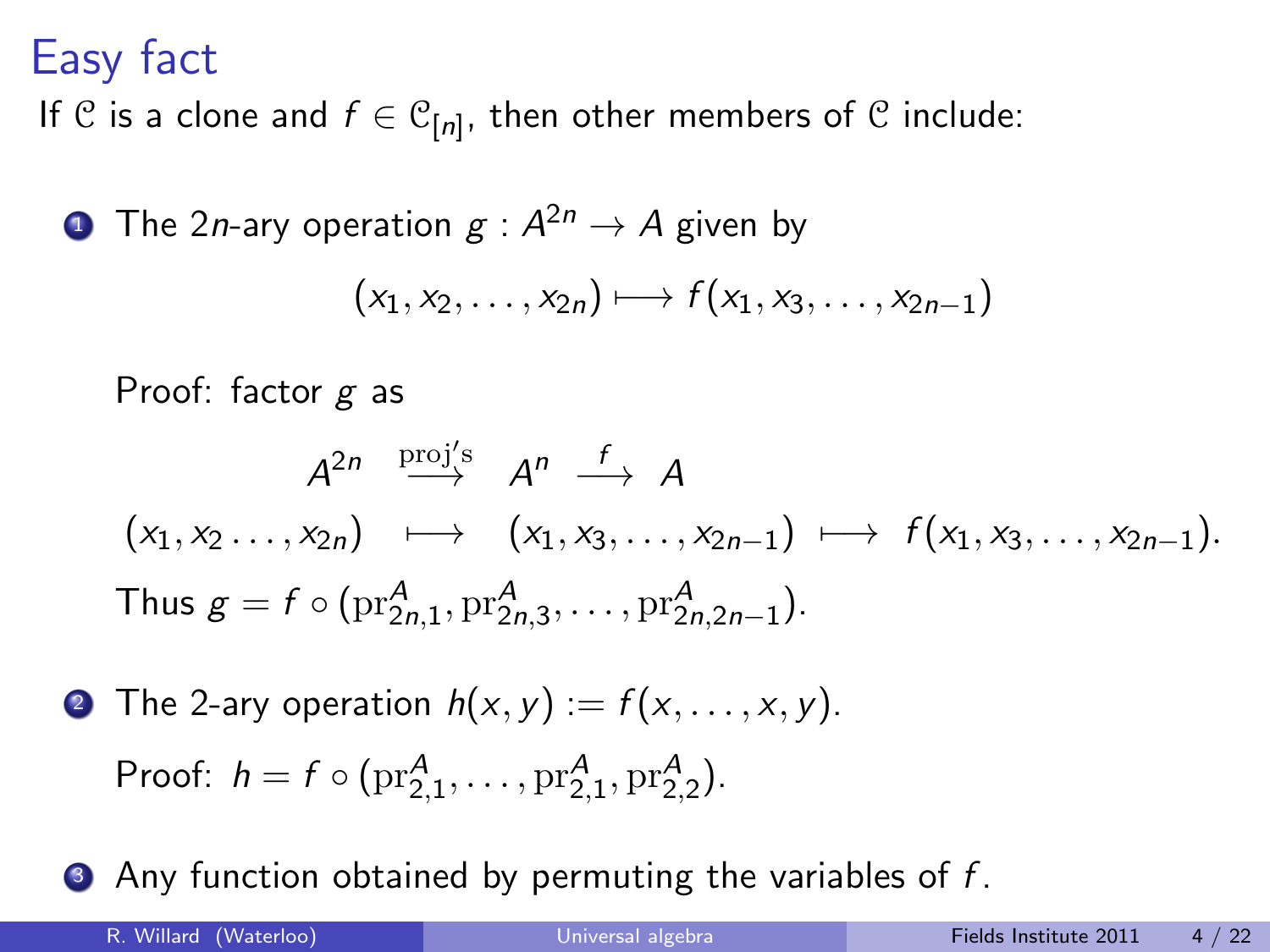### Examples of clones

**1** The set of *all* operations on A.

$$
\bullet \ \mathcal{C}=\bigcup_n\{\mathrm{pr}_{n,i}^A:1\leq i\leq n\}.
$$

 $\bullet$   $A = \{0, 1\}, \mathcal{C} = \{all \ monotone boolean functions\}.$ 

 $\bullet$  Let  $(A,+)$  be a (real) vector space. For  $n \geq 1$  put

$$
\mathcal{C}_{[n]} = \{r_1x_1 + \cdots + r_nx_n : r_i \in \mathbb{R}, r_i \ge 0, \text{ and } \sum_{i=1}^n r_i = 1\},\
$$

and  $\mathcal{C} = \bigcup_n \mathcal{C}_{[n]}$ , the clone of *convex linear combination functions* on  $A$ .

**•** Given any set  $\mathcal F$  of operations on A, there is a clone *generated* by  $\mathcal F$ .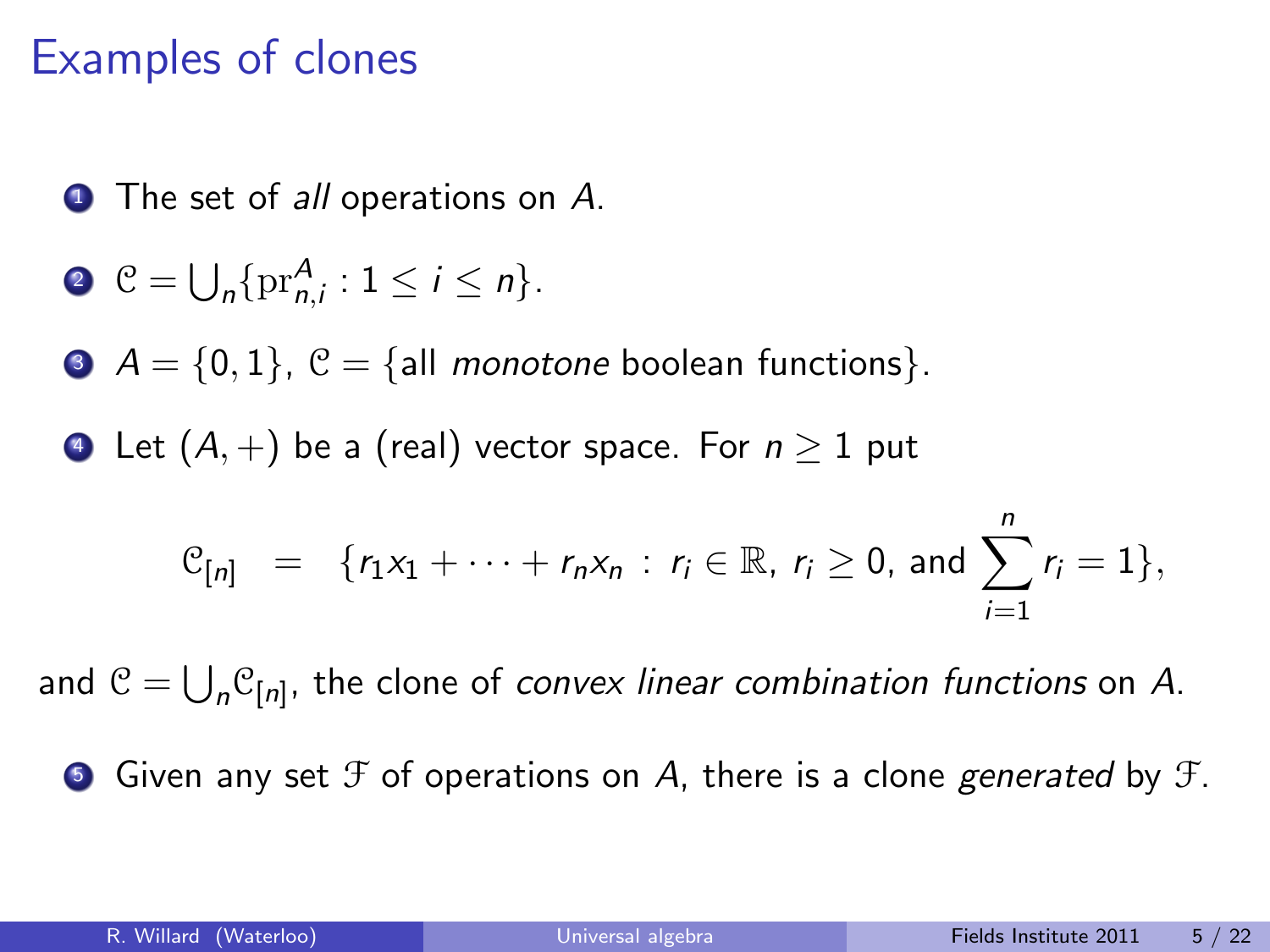# Algebras

### Definition

A (universal) algebra is any structure of the form  $A = (A, C)$  where  $A \neq \emptyset$ and  $\mathfrak C$  is a clone of operations on  $A$ .

- $\bullet$  A is the *domain* (or *universe*, *underlying set*) of **A**.
- $\bullet$  C is the clone of **A**.

Caveats:

- **1** This defines an *unsigned* (or *non-indexed*) algebra.
- <sup>2</sup> For a signed (or indexed) algebra, must add a signature:
	- **1** Roughly speaking, a scheme for "naming" the operations in C.
	- **2** Permits us to coordinate operations of a signed algebra with those of any other algebra having the same signature.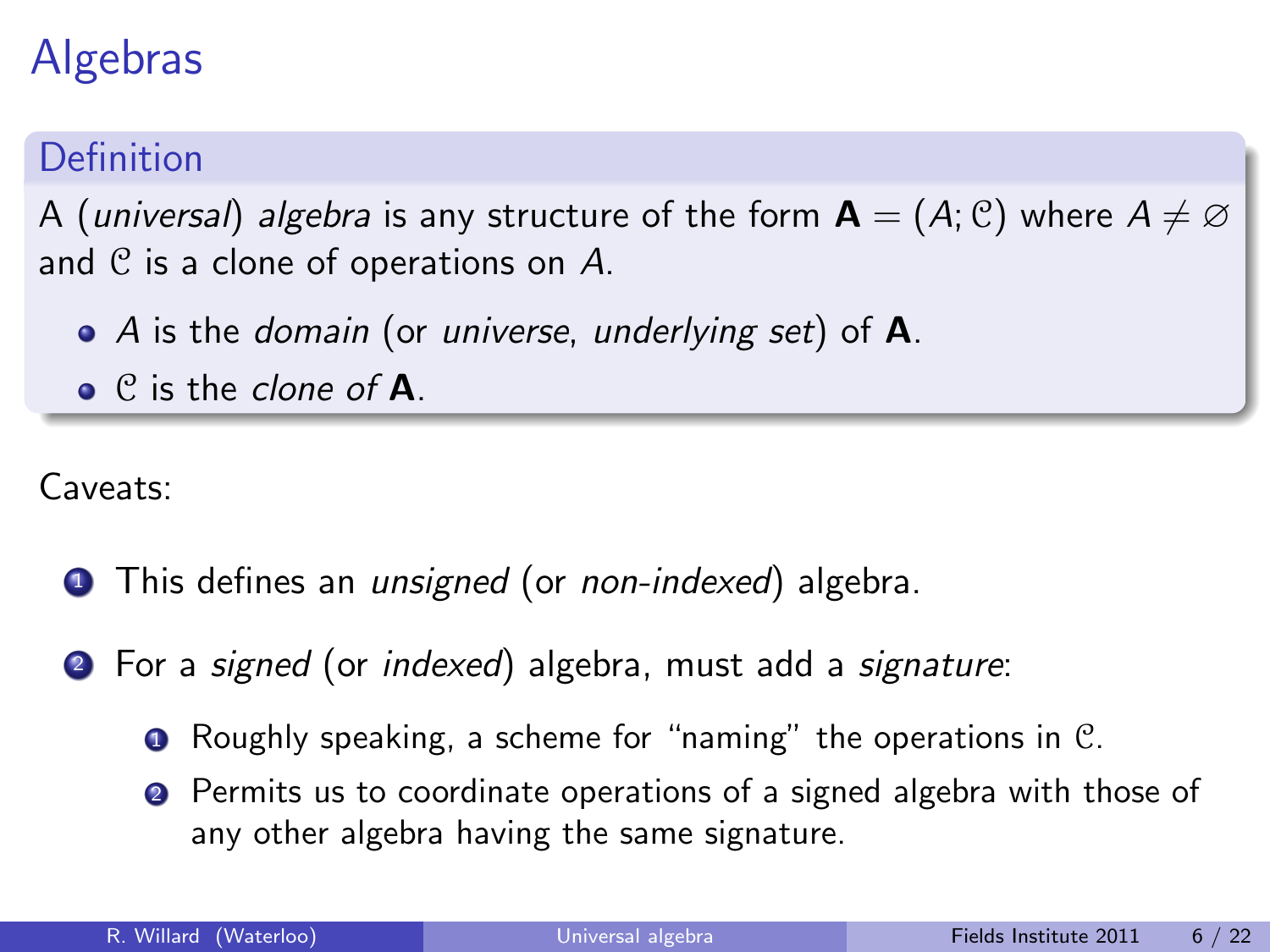#### (More caveats)

- **2** Historically (and in practice), we consider  $(A; \mathcal{F})$  to be an algebra whenever  $\mathcal F$  is a set (not necessarily a clone) of operations.
- $\bullet$  When doing so, the *proper* algebra we have in mind is  $(A; \text{Clo}(\mathcal{F}))$ , where  $\text{Cl}_0(\mathcal{F})$  is the clone of operations generated by  $\mathcal{F}$ .

Example: Let  $A = \{0, 1\}$  and  $\mathcal{F} = \{\min(x, y), \max(x, y), 0(x), 1(x)\}.$ 

- $Clo(\mathcal{F}) = \{ \text{all monotone boolean functions} \}.$
- $\bullet$   $(A; \mathcal{F})$  is a "presentation" of  $(A; \text{Clo}(\mathcal{F}))$ .

If  $A = (A; \mathcal{F})$  and/or  $B = (B; \mathcal{G})$  are improper, we say that A and B are clone-equivalent (or term-equivalent) if they present the same algebra: i.e.,  $A = B$  and  $Clo(\mathcal{F}) = Clo(\mathcal{G})$ .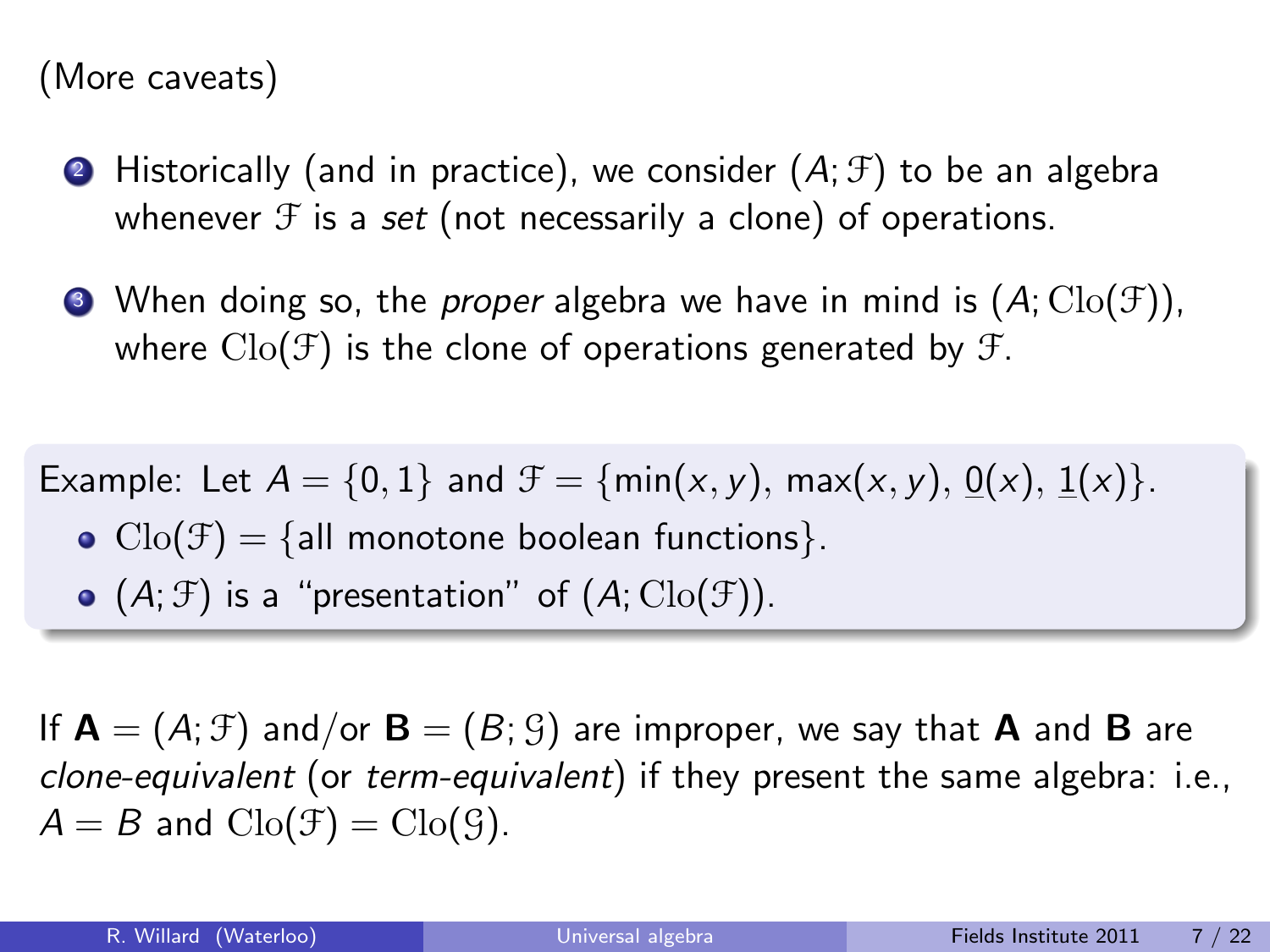### **Subalgebras** Let  $\mathbf{A} = (A; \mathcal{C})$  be an algebra and  $B \subseteq A$ .

#### Definition

 $\textsf{D}$   $\textsf{B}$  is compatible with (or closed under)  $\textsf{C}$  if  $\forall n\geq 1, \ \forall f\in \textsf{C}_{[n]} ,$ 

$$
b_1,\ldots,b_n\in B \;\Rightarrow\; f(b_1,\ldots,b_n)\in B.
$$

**Q** If also 
$$
B \neq \emptyset
$$
, then **B** :=  $(B; \{f|_B : f \in \mathbb{C}\})$  is a subalgebra of **A**.

Given  $\emptyset \neq X \subseteq A$ , we can speak of the subalgebra of **A** generated by X.

#### "Generation X" Lemma

Let  $A = (A; \mathcal{C})$  be an algebra and  $X = \{b_1, \ldots, b_n\} \subseteq A$ . The domain of the subalgebra of **A** generated by X is

$$
\{f(b_1,\ldots,b_n)\,:\,f\in\mathcal{C}_{[n]}\}.
$$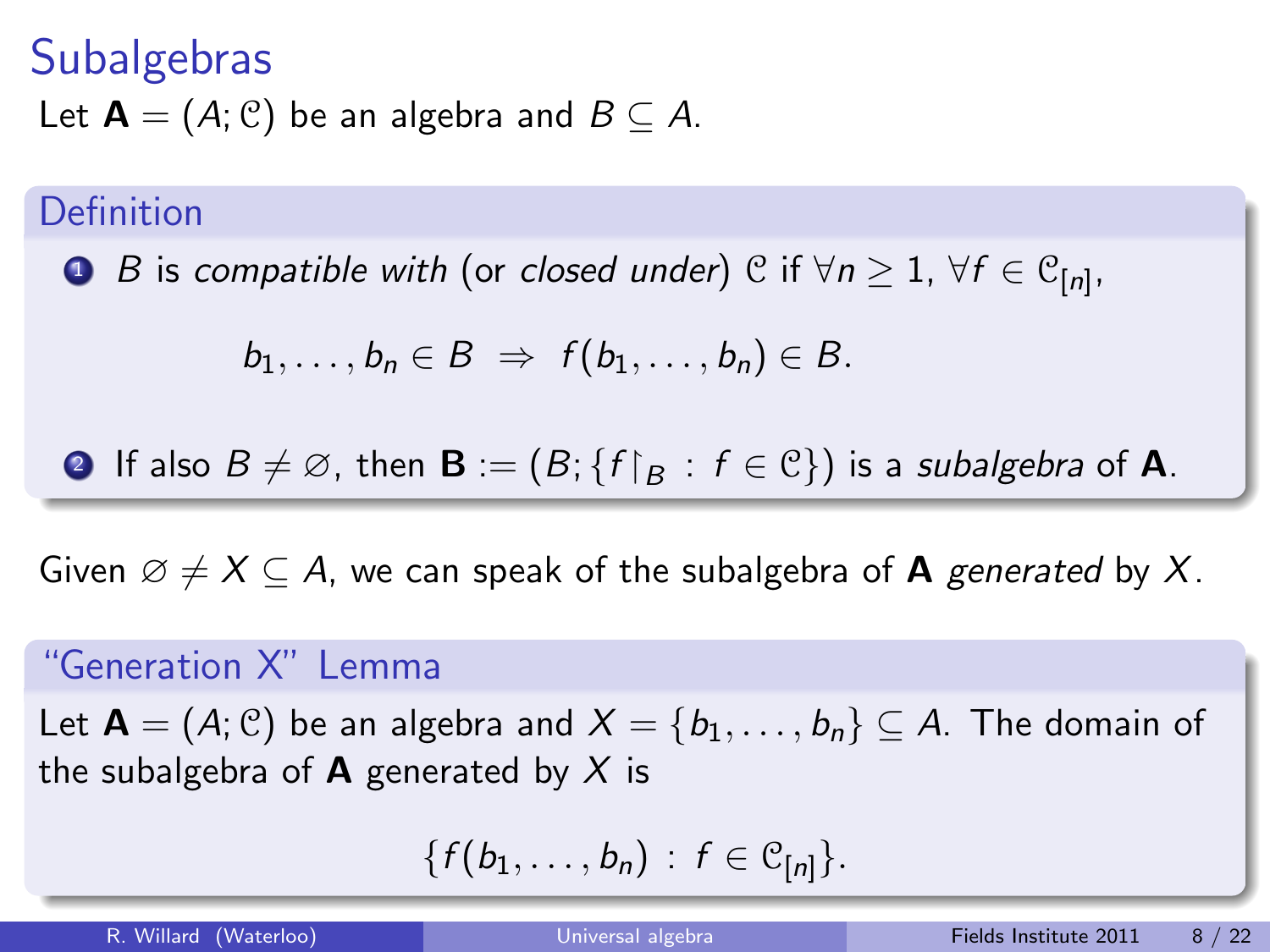### Powers and subpowers

Let  $\mathbf{A} = (A; \mathcal{C})$  be an algebra.

Power **A**<sup>2</sup> is the algebra with domain  $A \times A = \{(a, b) : a, b \in A\}$ and, corresponding to each  $f\in\mathcal{C}_{[n]}$ , the operation

$$
f^{[2]}((a_1,b_1),\ldots,(a_n,b_n)) := (f(\mathbf{a}),f(\mathbf{b})).
$$

Define  $\mathbf{A}^m$  ( $m > 3$ ),  $\mathbf{A}^X$  ( $X \neq \emptyset$ ) similarly.

Product . . . of two or more signed algebras with common signature is defined in a similar way:

$$
f^{A\times B}((a_1,b_1),\ldots,(a_n,b_n)) := (f^{A}(a),f^{B}(b)).
$$

Subpower  $=$  any subalgebra of a power.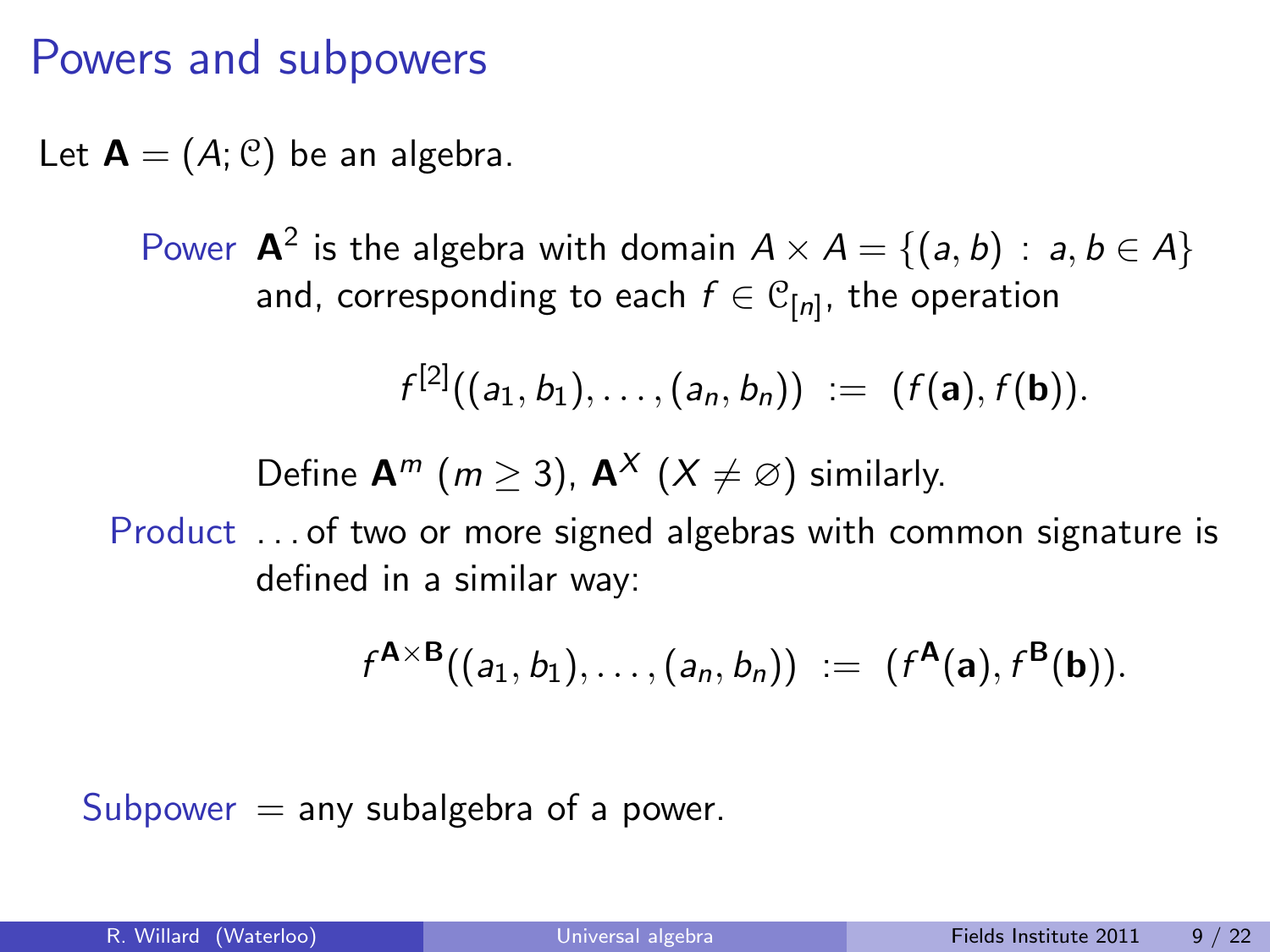## Congruences and quotient algebras

Suppose  $\mathbf{A} = (A; \mathcal{C})$  is an algebra and  $E \subset A \times A$ .

#### Definition

 $E$  is *compatible with* (or *invariant under*)  $\mathcal{C}$  if  $\forall n \geq 1, \ \forall f \in \mathcal{C}_{[n]} ,$ 

$$
(a_1, b_1), \ldots, (a_n, b_n) \in E \text{ implies } (f(\mathbf{a}), f(\mathbf{b})) \in E.
$$

### Definition

A congruence of  $\bf{A}$  is any equivalence relation on A which is compatible with C.

Every congruence E supports the construction of a *quotient algebra*  $\mathbf{A}/E$ on the set  $A/E := \{ [a]_E : a \in A \}$  of E-blocks:

$$
f^{\mathbf{A}/E}([a_1]_E,\ldots,[a_n]_E):=[f(\mathbf{a})]_E.
$$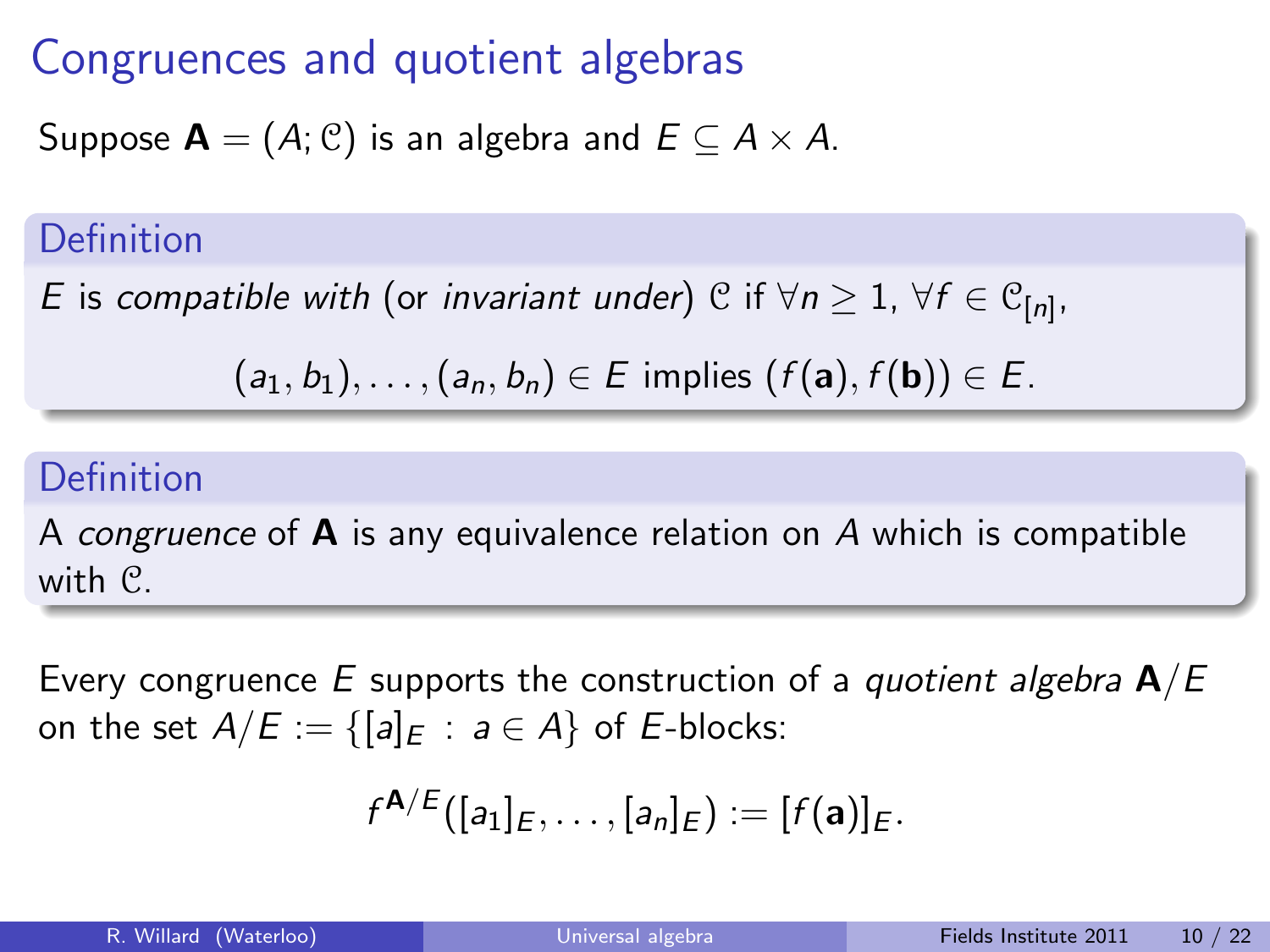## Homomorphic images

If **A**, **B** are signed algebras with common signature, we can discuss isomorphisms and homomorphisms between them. (The obvious thing.)

Suppose  $\alpha : A \rightarrow B$  is a function. The kernel of  $\alpha$  is the relation on A given by

$$
\mathsf{ker}(\alpha) := \{ (a,a') \in A^2 \,:\, \alpha(a) = \alpha(a') \}.
$$

#### Lemma

If  $\alpha : \mathbf{A} \to \mathbf{B}$  is a homomorphism, then:

- **1** ker( $\alpha$ ) is a congruence of **A**.
- **2** If  $\alpha$  is surjective, then  $\mathbf{B} \cong \mathbf{A}/\ker(\alpha)$ .

Hence the homomorphic images of  $\bf{A}$  are, up to isomorphism, exactly the quotient algebras  $\mathbf{A}/E$  (*E* a congruence of **A**).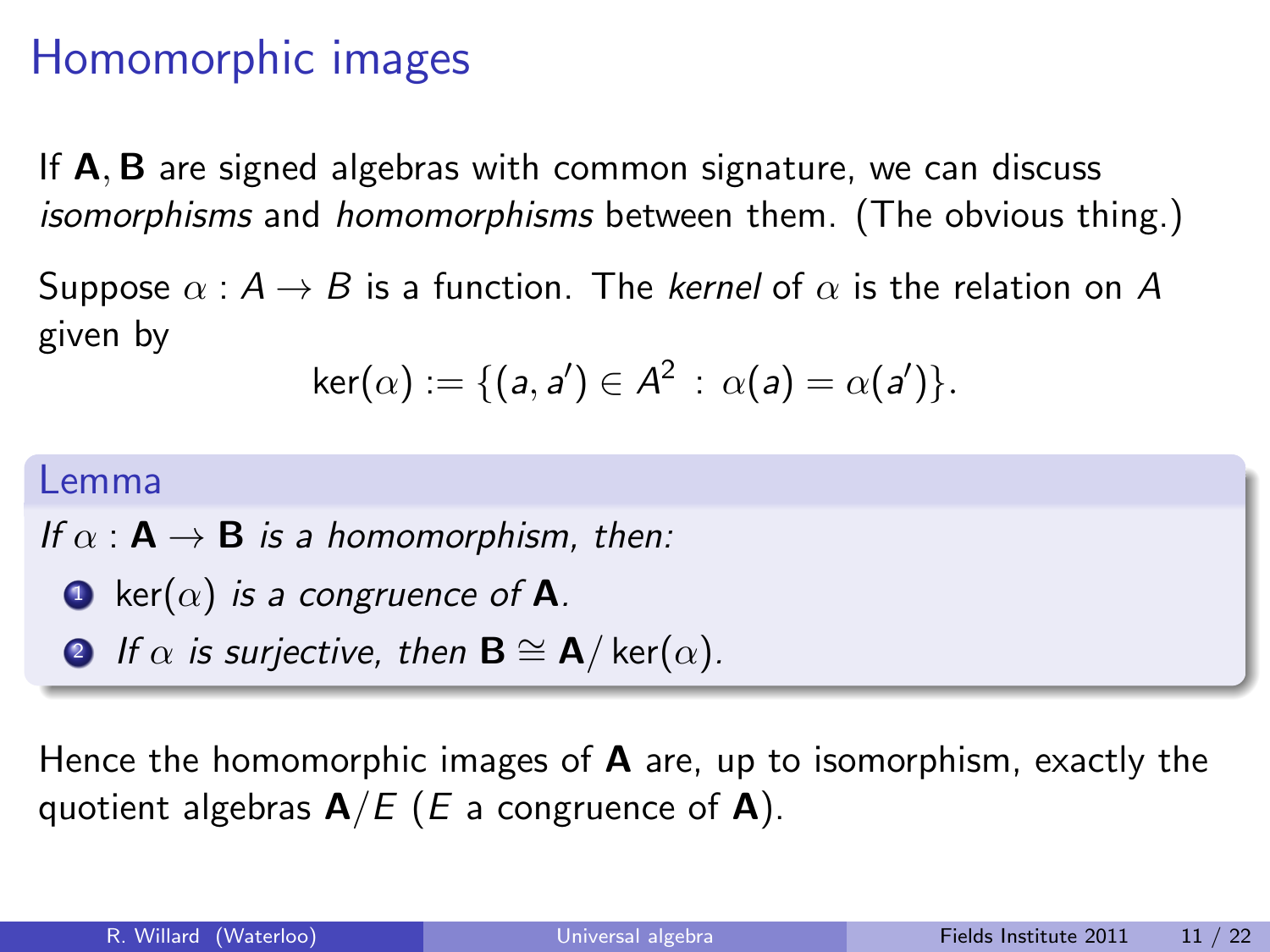## Varieties

### Definition

A variety is any class  $\gamma$  of signed algebras with common signature which is closed under forming subalgebras, products, and homomorphic images.

Examples

**1** Any class of signed algebras axiomatized by *identities*, e.g.,

$$
x * (y * z) \approx (x * y) * z, \quad g(x, x, y) \approx y, \text{ etc}
$$

**2** For any fixed **A**, the variety generated by **A** is

 $HSP(A) = \{all \text{ homomorphic images of subpowers of } A\}.$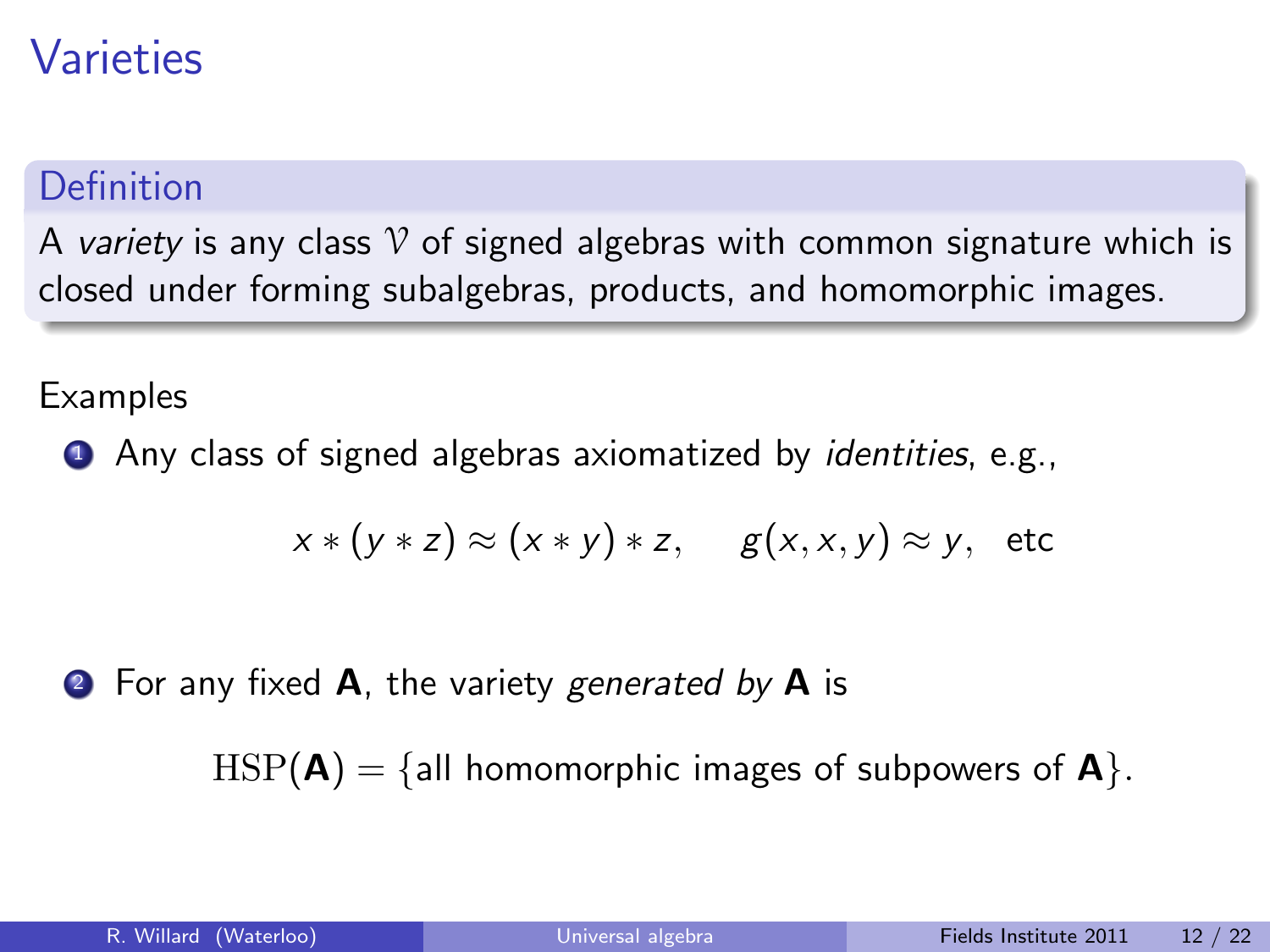## Free algebras

Let  $\mathcal V$  be a variety.

#### Fact: For every *n* there exists  $F \in \mathcal{V}$  and  $c_1, \ldots, c_n \in F$  such that

- $\bigodot \{c_1, \ldots, c_n\}$  generates **F**.
- **●** (Universal Mapping Property): for any  $\mathbf{B} \in \mathcal{V}$ , every map  $\alpha : \{c_1, \ldots, c_n\} \to B$  extends to a homomorphism  $\mathbf{F} \to \mathbf{B}$ .
- **3** An identity  $LHS(\mathbf{x}) \approx RHS(\mathbf{x})$  in *n* variables holds universally in V iff it is true in **F** at  $x_1 = c_1, \ldots, x_n = c_n$ .

**F** and  $(c_1, \ldots, c_n)$  are determined up to isomorphism by V and n. Any such **F** is denoted  $\mathbf{F}_{\nu}(n)$ .

Example: If  $\mathbf{A} = (A; \mathcal{C})$  and  $\mathcal{V} = \text{HSP}(\mathbf{A})$ , then:

- ${\sf F}_\mathcal{V}(n)$  may be taken to be the subalgebra of  ${\sf A}^{A^n}$  with universe  ${\mathfrak C}_{[n]}.$
- The free generators are  $\mathrm{pr}_{n,1}^{A},\ldots,\mathrm{pr}_{n,n}^{A}.$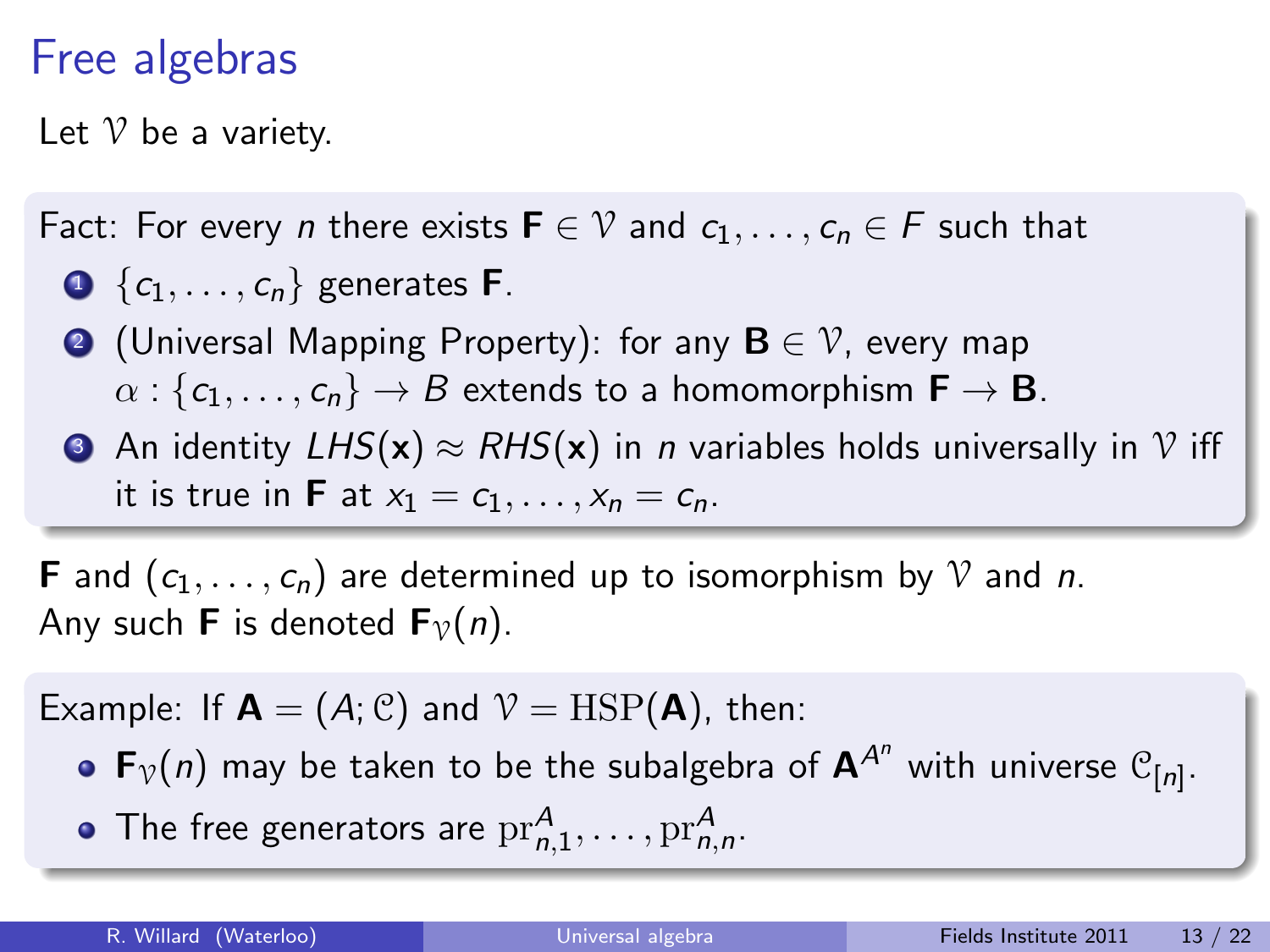## Relational structures

(Finitary) *relation* on A: any subset  $R \subseteq A^n$ ,  $n \geq 1$ .

**•** I always assume  $R \neq \emptyset$ .

### Definition

A relational structure is any  $\mathbb{G} = (G; \mathbb{R})$  where  $G \neq \emptyset$  and  $\mathbb R$  is a set of relations on G.

- G is the *domain* (or *universe*, or *vertex set*).
- Relational structures are also called templates, databases, etc.

Of particular interest to CSP: the case when both  $G$  and  $\Re$  are finite.

Examples:

- (Simple) graphs  $\mathbb{G} = (G; \{E\})$ . Here  $G = V(\mathbb{G})$  and E is a symmetric, irreflexive binary relation on G.
- Digraphs, edge-colored graphs, etc.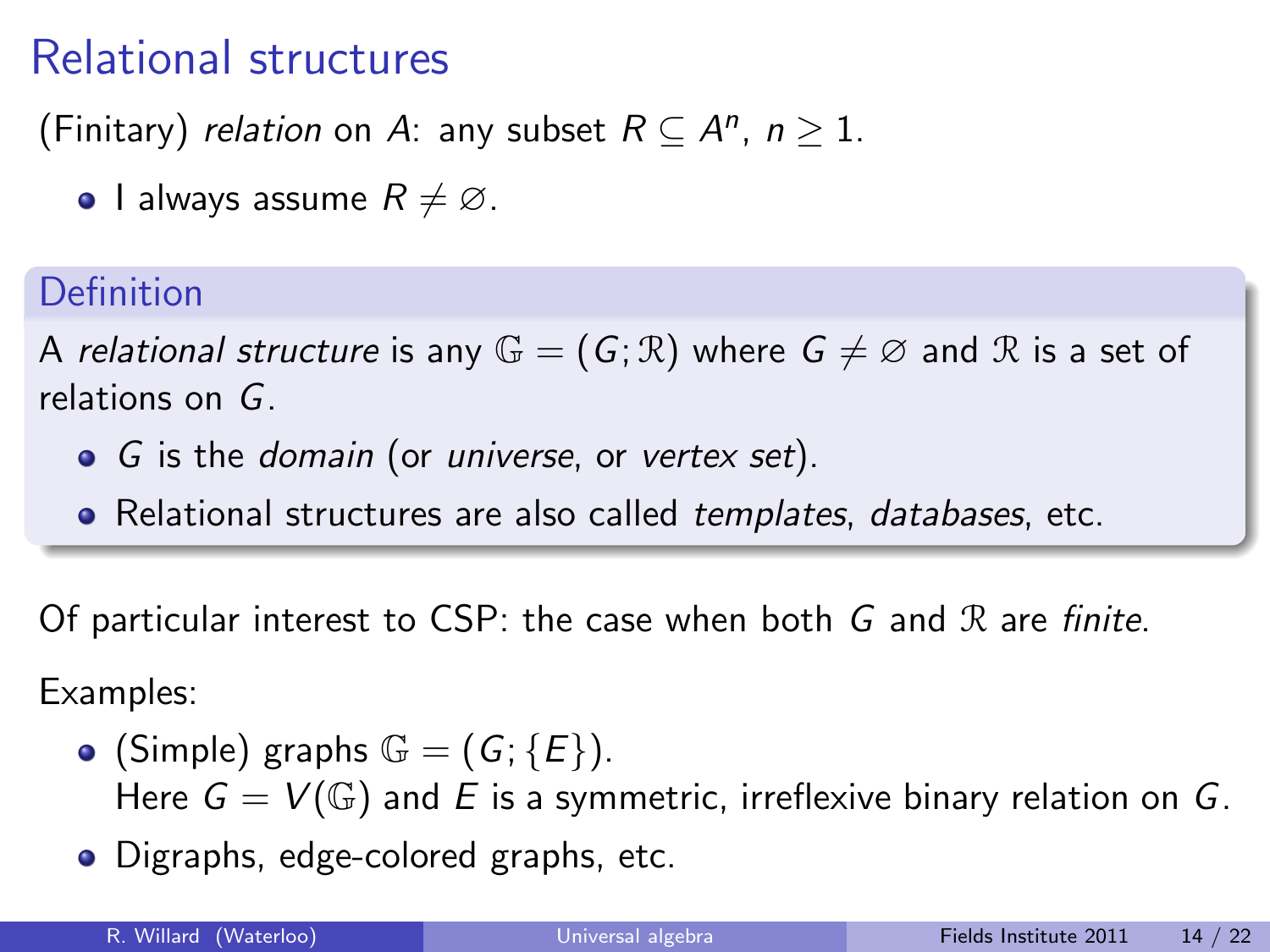## Compatible relations of an algebra

Let  $\mathbf{A} = (A, \mathcal{C})$  be an algebra. Recall that:

 $\bullet$  A subset  $B\subseteq A$  is compatible with  $\mathcal C$  iff  $\forall n\geq 1, \ \forall f\in \mathcal C_{[n]} ,$ 

 $a_1, \ldots, a_n \in B$  implies  $f(\mathbf{a}) \in B$ .

 $2\hspace{0.1cm}$  A subset  $E\subseteq A^2$  is compatible with  $\mathcal C$  iff  $\forall n\geq 1, \ \forall f\in \mathcal C_{[n]} ,$ 

 $(a_1, b_1), \ldots, (a_n, b_n) \in E$  implies  $(f(a), f(b)) \in E$ .

In preparation for a generalization,

#### Definition

Suppose f is an n-ary operation and R is a  $k$ -ary relation on the same set. We say that  $f$  preserves  $R$  if

$$
(\underbrace{a_1,\ldots,z_1}_{k}),\ldots,(\underbrace{a_n,\ldots,z_n}_{k})\in R \text{ implies } (f(\mathbf{a}),\ldots,f(\mathbf{z}))\in R.
$$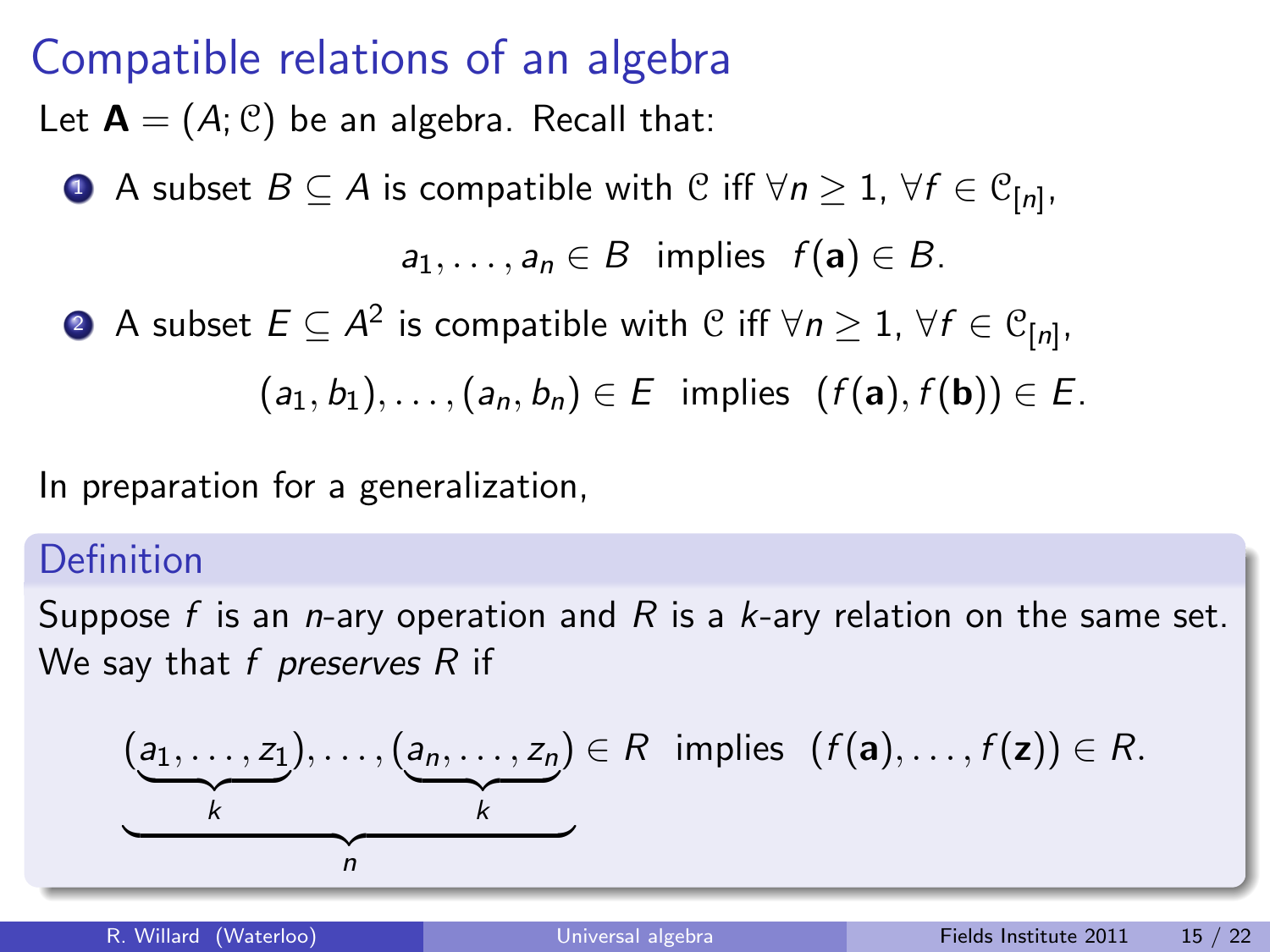Let  $\mathbf{A} = (A, \mathcal{C})$  be an algebra.

#### Definition

A relation  $R \subseteq A^k$  is *compatible with* **A** if it is preserved by every operation of A.

[Equivalently, iff R is (the domain of) a subalgebra of  $\mathsf{A}^k$ .]

Dually:

Let  $\mathbb{G} = (A; \mathbb{R})$  be a relational structure.

#### Definition

An operation  $f: A^n \to A$  is a *polymorphism* of  $\mathbb G$  if it preserves every relation of  $\mathbb{G}$ .

[Equivalently, iff f is a homomorphism from  $\mathbb{G}^n$  to  $\mathbb{G}$ .]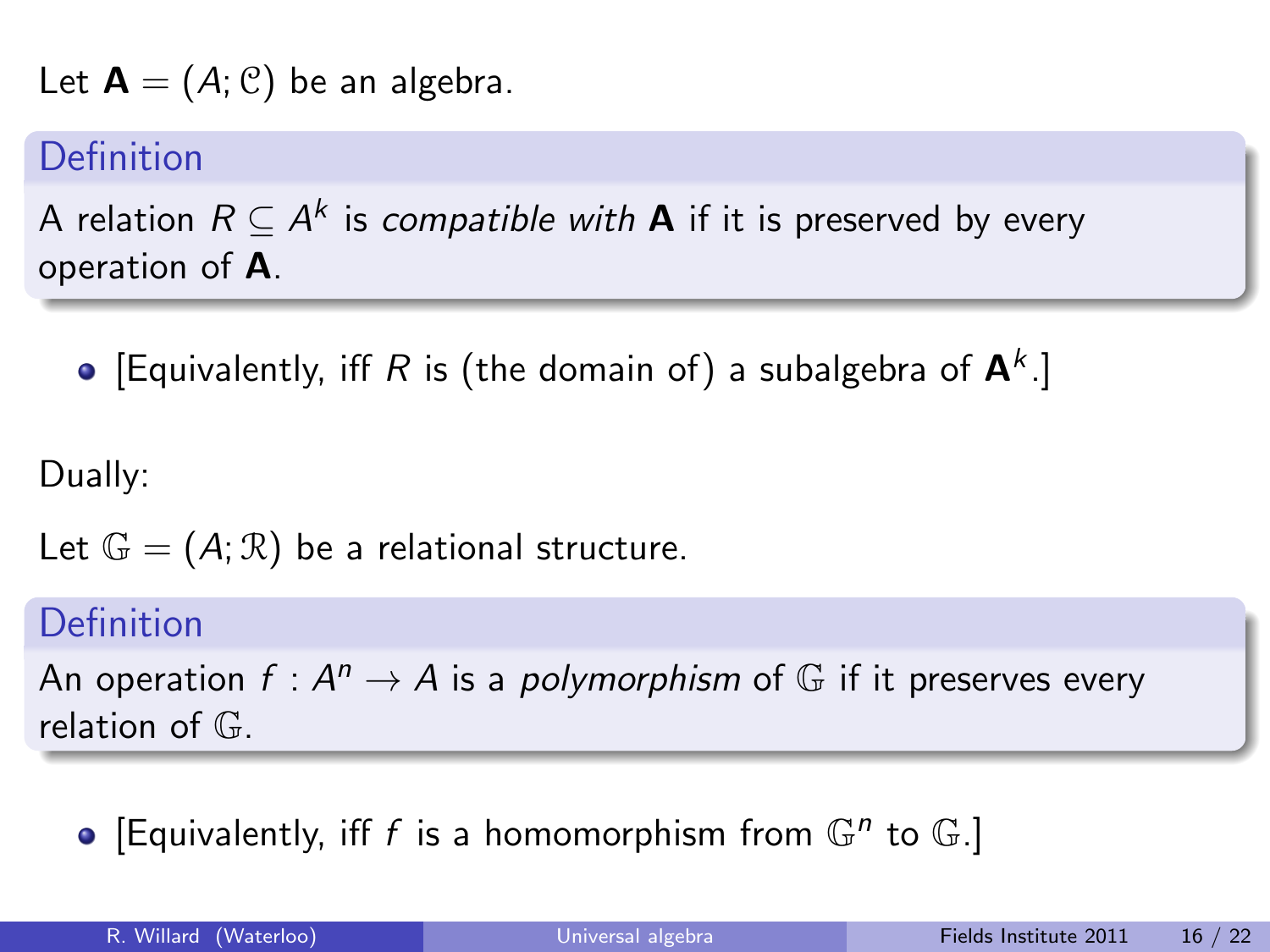## Compatible structures

#### Definition

Let  $\mathbf{A} = (A, \mathcal{C})$  be an algebra and let  $\mathbb{G} = (A, \mathcal{R})$  be a relational structure having the same domain as A.

We say that  $\mathbb G$  is *compatible with* **A** if either of the following equivalent conditions hold:

- **•** Every relation  $R \in \mathcal{R}$  is compatible with **A**.
- Every operation  $f \in \mathcal{C}$  is a polymorphism of  $\mathbb{G}$ .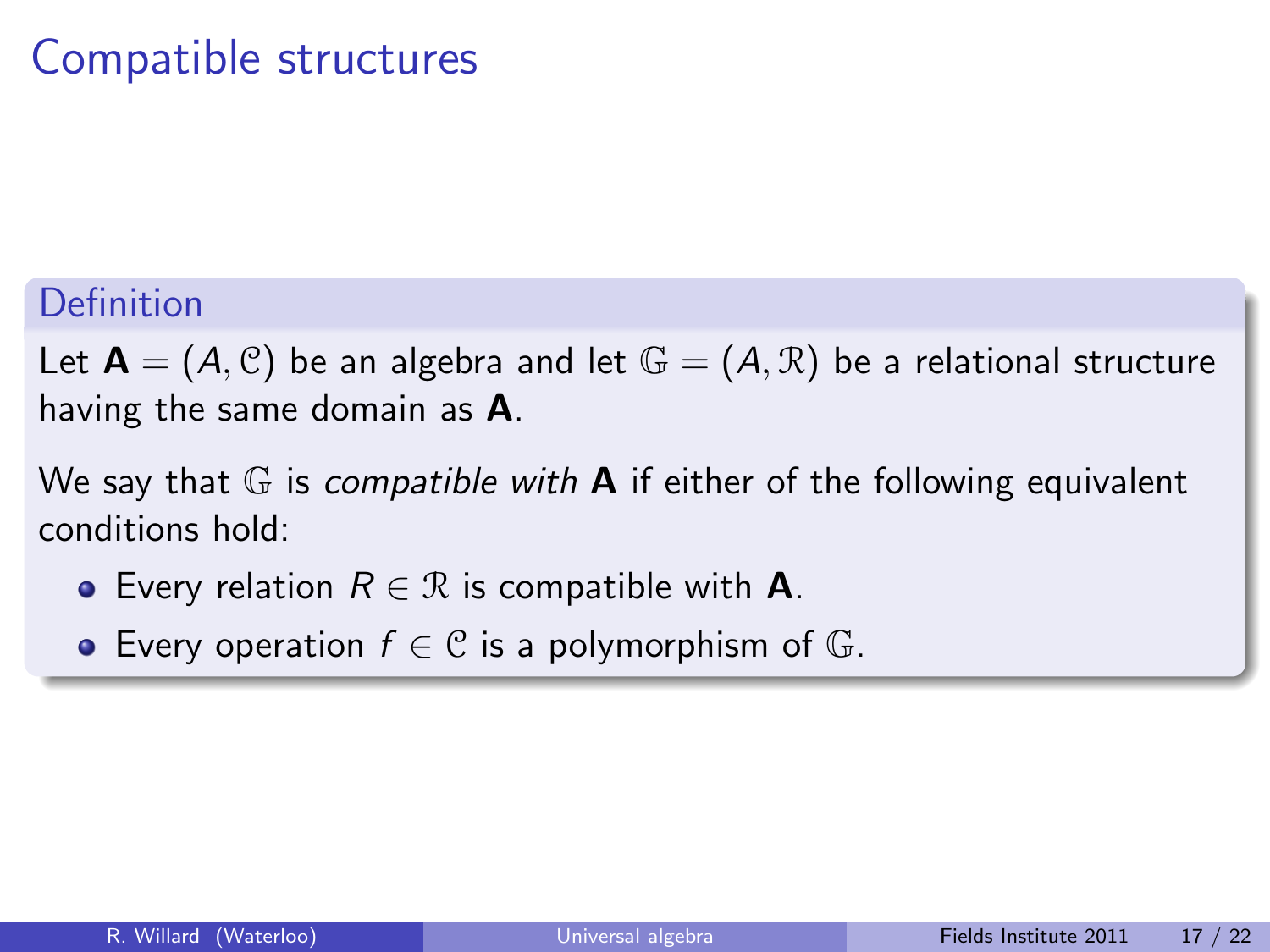Example: let **A** be the 2-element lattice (A; max, min) where  $A = \{0, 1\}$ .

• A is improper; I really mean  $(A; \text{Clo}(\{max, min\}))$ .

Let  $\mathbb{G} = (A; E)$  be the digraph pictured below:

$$
\begin{matrix}\n\uparrow & & \uparrow \\
0 & \longrightarrow 1\n\end{matrix}
$$

[Note that  $E = \{(0,0), (0,1), (1,1)\}$  is the usual order relation on  $\{0,1\}$ .]

- $\bullet$  Both max and min preserve  $E$ .
- Thus every operation in the clone of **A** preserves  $E$ .

Hence  $\mathbb G$  is a compatible digraph of the algebra  $\mathsf A$ .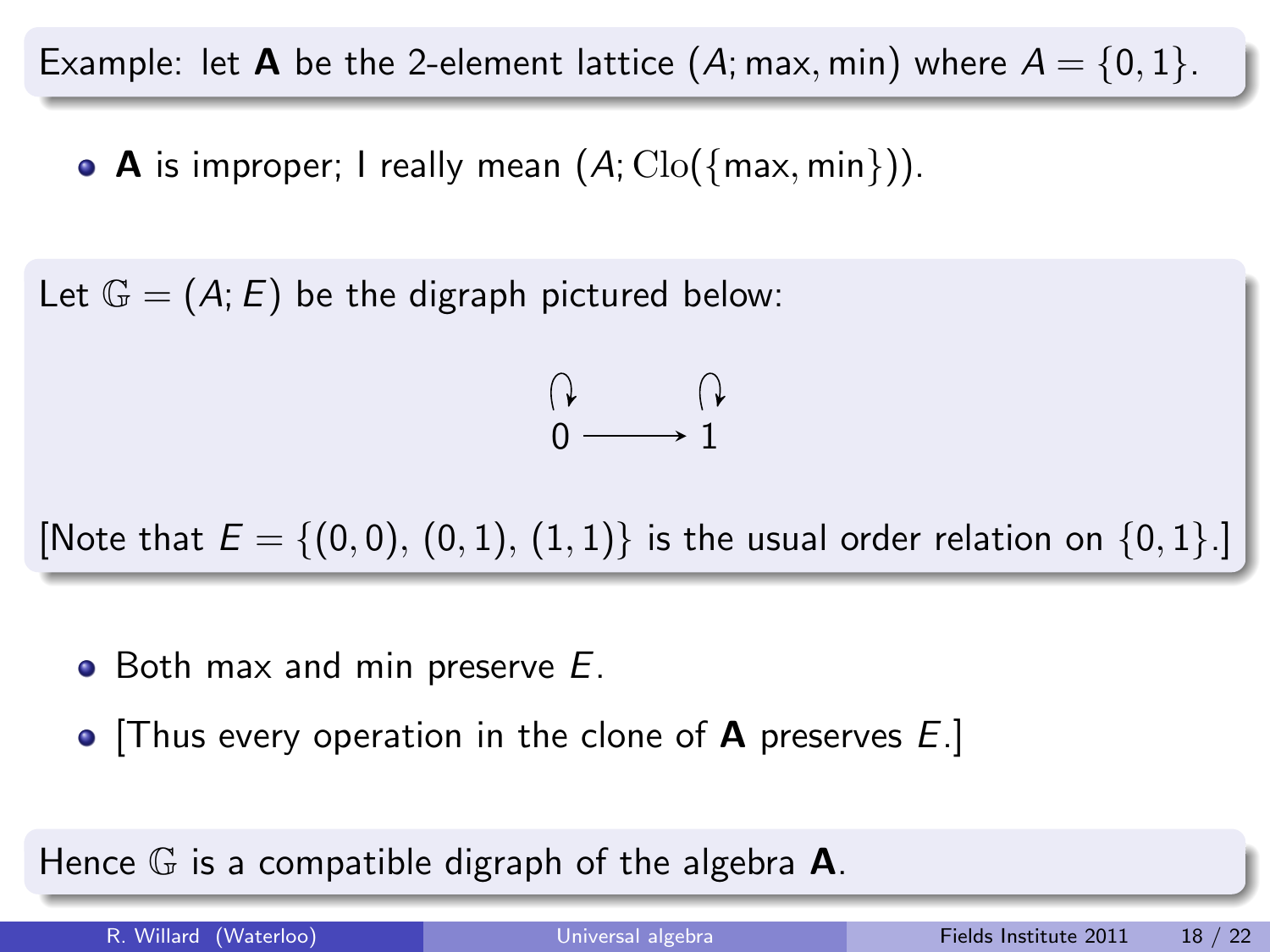# Algebraic dichotomies – a preview

### Definition

A digraph  $(V; E)$  is reflexive if  $(a, a) \in E$  for all  $a \in V$ .

### Theorem (Maltsev 1954)

Suppose  $A = (A; C)$  is an algebra. Exactly one of the following conditions holds:

**1** There exists a reflexive not-symmetric digraph  $\mathbb{G}$  which is compatible with some member of  $HSP(A)$ ; or

**2** There exists  $f \in \mathcal{C}_{[3]}$  which satisfies  $f(x, x, y) \approx y$  and  $f(x, y, y) \approx x$ .

Equivalently: the clone of **A** contains an operation satisfying  $(2)$  iff every compatible reflexive digraph of a member of  $HSP(A)$  is symmetric.

(An operation satisfying the identities in (2) is called a Maltsev operation.)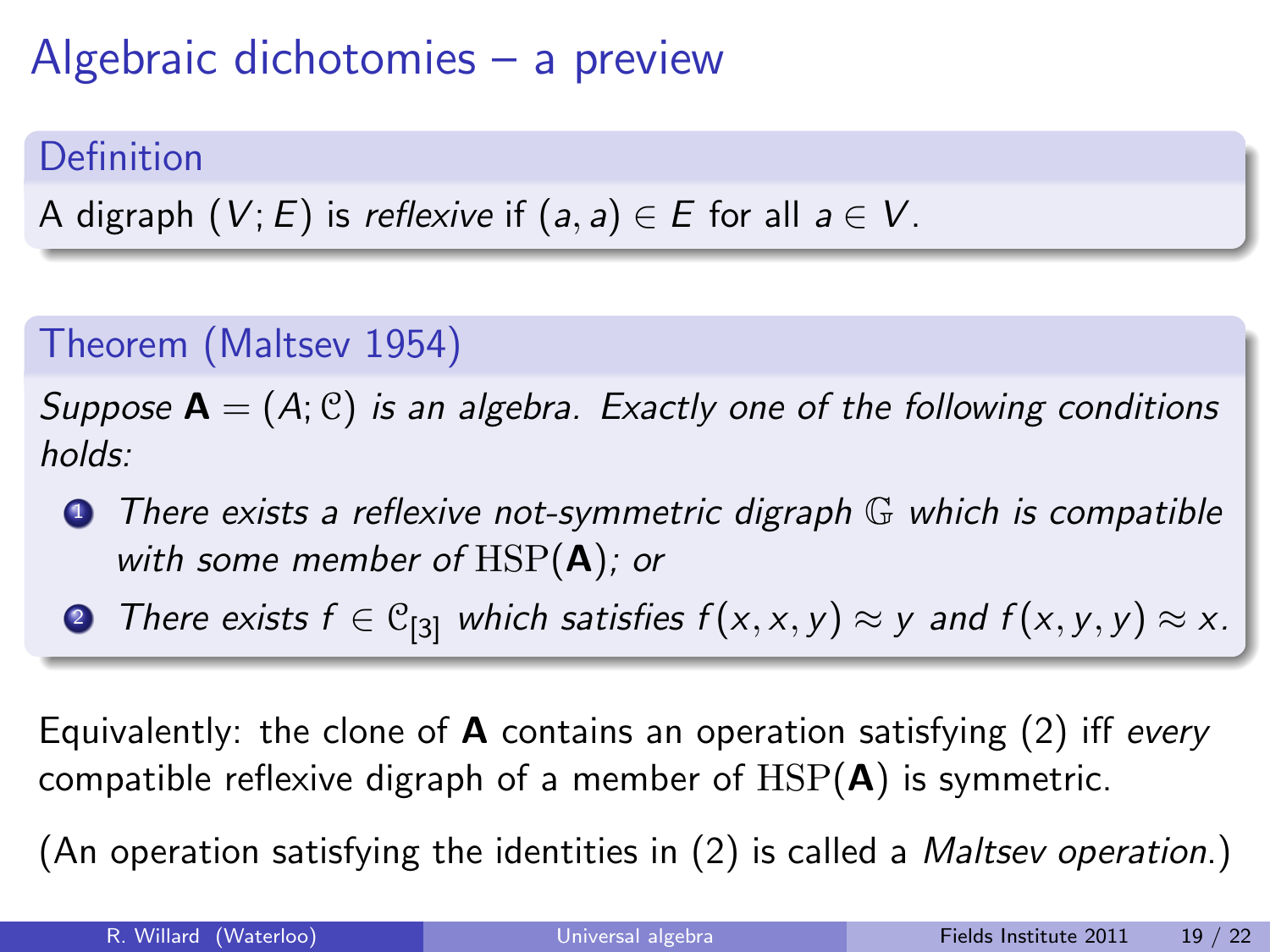$(Proof, \Rightarrow)$ :

Assume  $\exists f \in \mathcal{C}_{[3]}$  satisfying the identities

$$
f(x, x, y) \approx y \quad \text{and} \quad f(x, y, y) \approx x. \tag{2}
$$

Let  $\mathbb{G} = (B; E)$  be a reflexive digraph. Assume  $\mathbb{G}$  is compatible with some  $B \in \text{HSP}(\textbf{A})$ . (Must show E is symmetric.)

Assume  $(a, b) \in E$ .

Also know  $(a, a)$ ,  $(b, b) \in E$ .

As identities are preserved by subpowers and homomorphic images, the operation  $f^{\mathbf{B}}$  of  $\mathbf B$  corresponding to  $f$  also satisfies the identities (2).

E is compatible with **B** by assumption. In particular, E is preserved by  $f^{\mathbf{B}}$ . As  $(a, a), (a, b), (b, b) \in E$ , this implies  $(f^{B}(a, a, b), f^{B}(a, b, b)) \in E$ . I.e.,  $(b, a) \in E$ .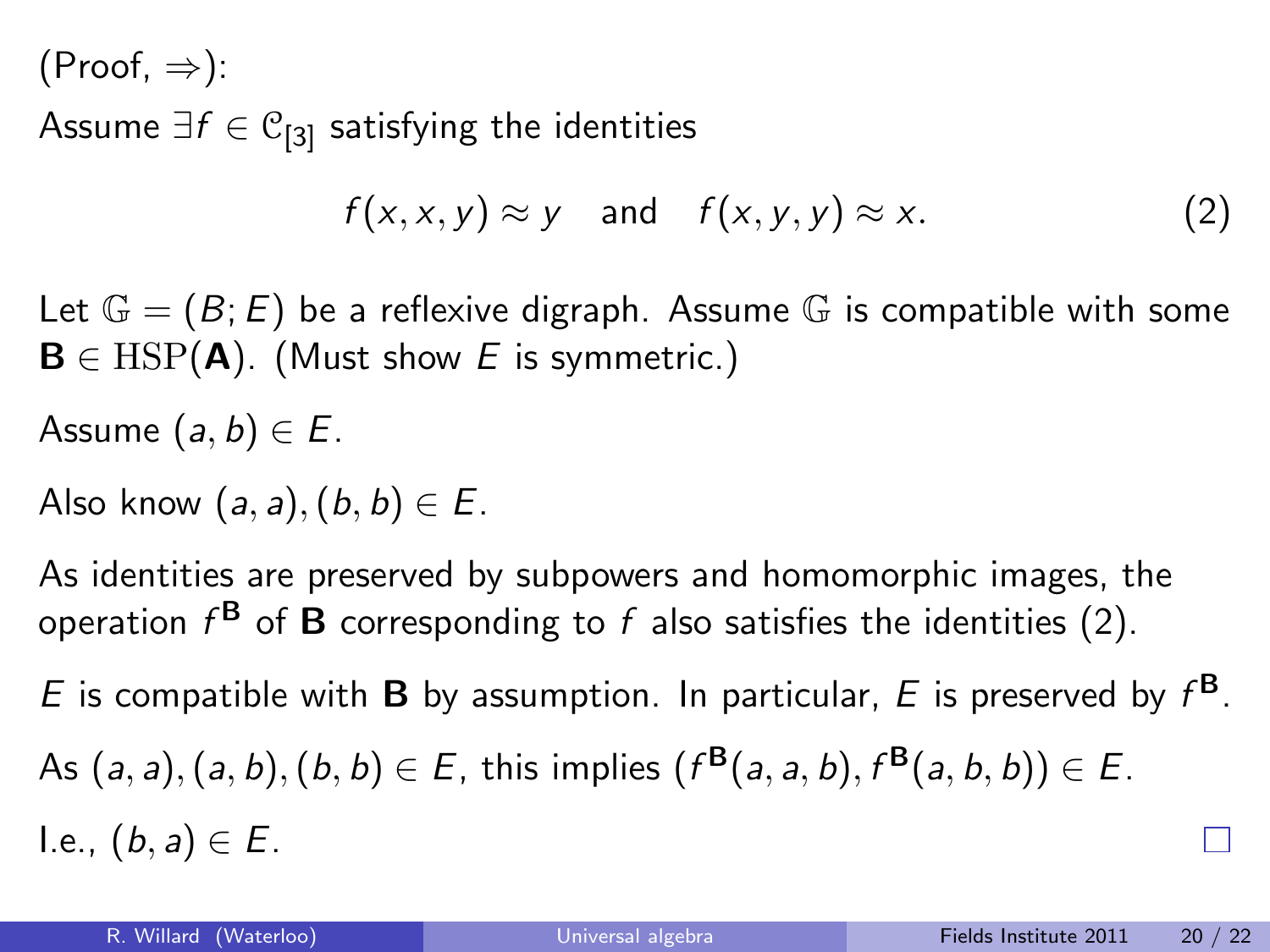$(Proof, \Leftarrow)$ :

Assume that every reflexive digraph compatible with some member of  $HSP(A)$  is symmetric.

Let  $V = \text{HSP}(\mathbf{A})$  and  $\mathbf{F} = \mathbf{F}_{\gamma}(2)$  with free generators c, d.

Let **E** be the subalgebra of  $\mathbf{F}^2$  generated by  $\{(c, c), (c, d), (d, d)\}.$ 

Claim:  $E$  is reflexive (as a binary relation on  $F$ ) Proof: Let  $u \in F$ . (Must show  $(u, u) \in E$ .) By the "Gen X" Lemma, there exists  $g\in\mathbb{C}_{[2]}$  with  $g^{\mathsf{F}}(c,d)=u.$ As E is (the domain of) a subalgebra of  $\mathsf{F}^2$ , E is compatible with  $\mathsf{F}.$ Hence E is preserved by  $g^F$ . As  $(c, c), (d, d) \in E$  we get  $(g^{\mathsf{F}}(c, d), g^{\mathsf{F}}(c, d)) \in E$ , i.e.,  $(u, u) \in E$ .

Conclusion:  $(F; E)$  is a reflexive digraph.

П